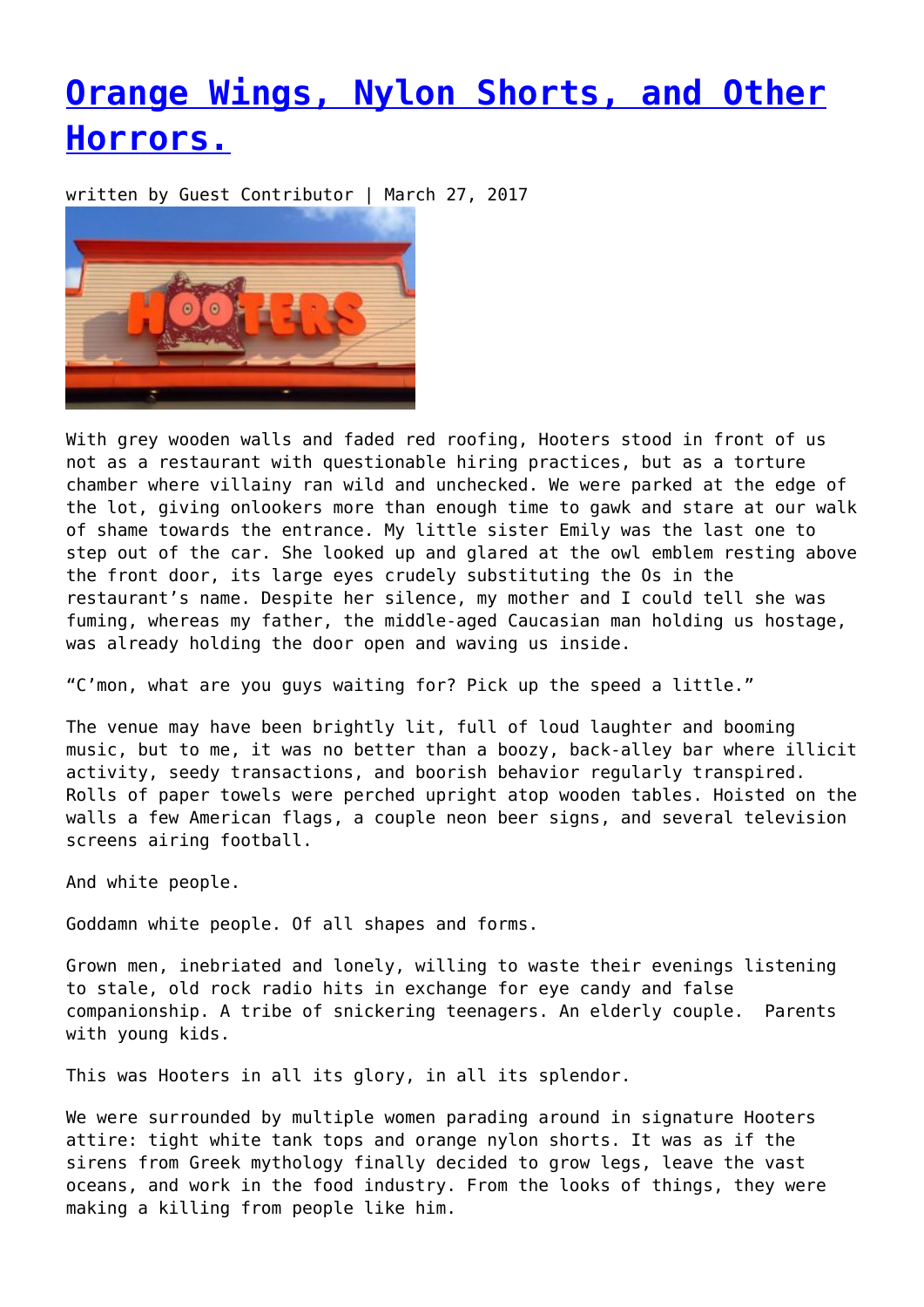Our captor, ignorant of the trauma and torture he was inflicting upon us, shamelessly ogled women half his age while the rest of us sat dumbfounded and resigned to the misery and awkwardness awaiting us for the remainder of the evening.

After a four year stint as a private contractor, my father had finally returned home from Afghanistan during my senior year of high school. When we picked him up at the airport, it was all open arms and smiles, but later that night, my mother and him were arguing and yelling in their bedroom. She would yell, then he would yell, and eventually the yelling just merged together, indistinguishable from one another. My little sister, trained and self-taught in the art of espionage, decided to sneak up close to their door and listen in. I stayed in my room and flipped channels on the TV.

"Do you wanna know what they're fighting about?" she asked, entering my room to report her findings.

My eyes still half-glued to the TV, I lowered the volume. "Not really. None of my business."

Voice lowered, she said, "Are you glad he's back?"

It was a question ringing in my head ever since my mother told us he would be arriving home early to work as an engineer at the nearby Mitsubishi plant. Afghanistan introduced him to the smell of burnt flesh and the sight of bloodied body parts. For years I was afraid of phone calls and the news they could potentially bring. One was made to our house between my mom and him while I was at school. While they were speaking, a loud volley of gunfire could be heard in the background. He was in a dangerous place, but the money was good and we needed it. Years ago, our neighbor had died overseas. He, along with three accompanying soldiers were riding into a town when an IED exploded underneath them. His daughters, five and six, were cheated out of a dad. My little sister Emily used to play with them on their driveway.

"I'm glad he's *safe*," I answered.

Emily nodded and left. Hours went by and when I walked out to grab some snacks from the kitchen, I saw my father exiting the bedroom with a pillow and sheet in hand. He had spent his first night home sleeping alone on our ugly, olive green couch.

It took a while for the family to readjust to his presence as my mother had slowly developed a more laid-back, apathetic approach to parenting in his absence. A pile of shoes amassed by the front door, and mismatched socks and jackets cluttered our living room couch, acts that would never go unnoticed under his watch. Emily and I were allowed to either roam free outside or stay holed up in our rooms. Either way, our mother could sit in the kitchen and watch her Korean soap-dramas without interruption. Long ago, we may have been close, but now we all had separate lives, largely unknown and independent from one another, just how I'd grown to prefer it.

When my father returned we were all expected to dine together as a family.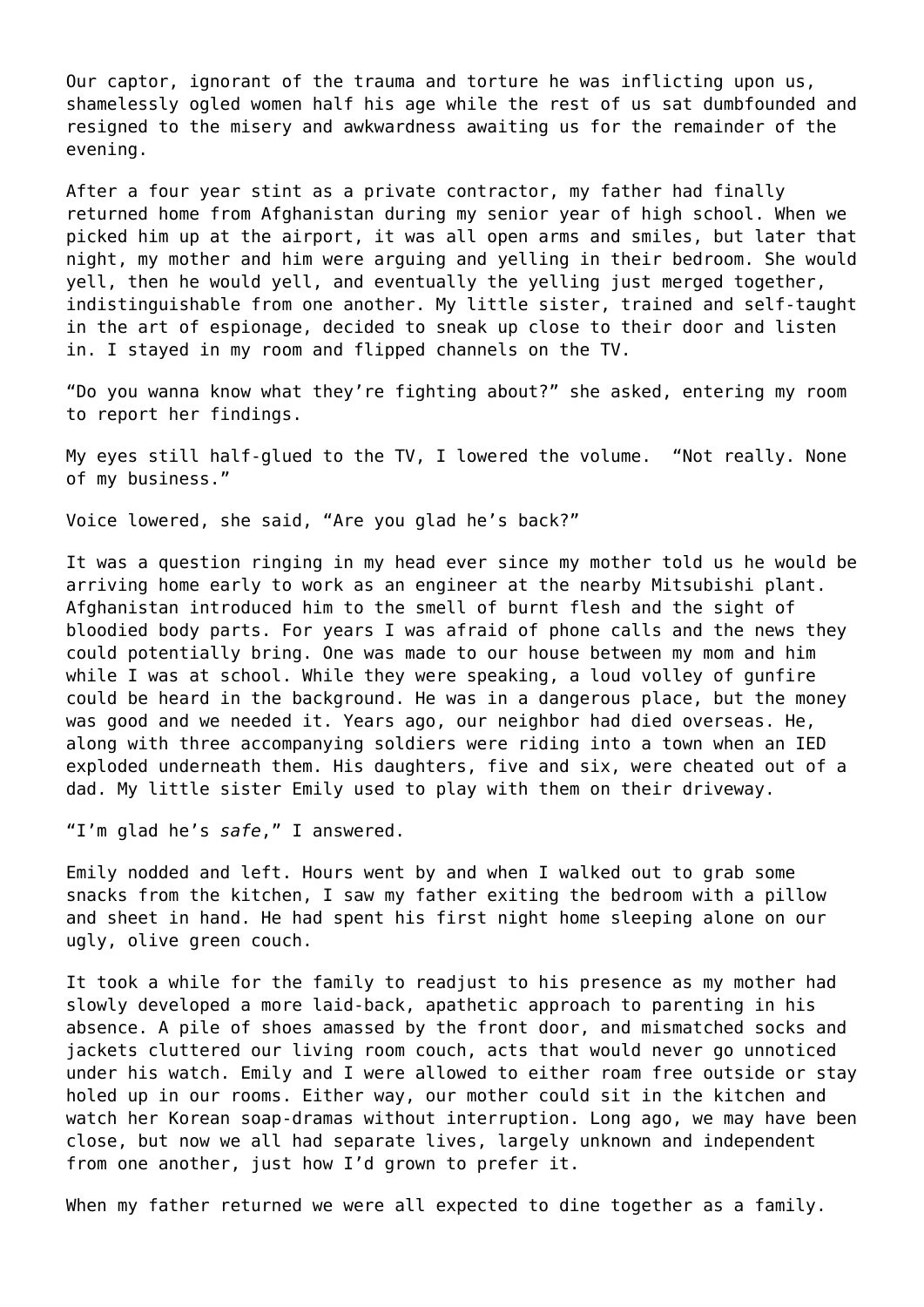Dinner used to be a simple affair. Our mother would cook and prepare meals; we would take them back to our rooms to eat separately. Occasionally, we ate with her at the dining room table and had small talk, but it was always at our own volition. Now there were redundant rituals and unnecessary formalities to perform before dinner could commence. At my father's insistence, silverware had to be set neatly on the dining room table. Cursing was heavily censored. Prayers needed to be recited. Sharing details from our secret, separate lives was now strongly encouraged. Sunday was suddenly christened "Family Day," a weekly holiday with no planned activities, invented only to prevent us from spending the day with our friends. We were not receptive to these seemingly draconian bonding exercises; instead, we treated them as an abnormal interruption to the natural order of things.

He wasn't reentering our lives; he was trespassing.

We were subjected once again to our father's temper and tyrannical rules. Small acts pricked his skin: the unattended shoes by the front door, the naps taken by Emily and me during the day, the family leaning Democrat. Emily was chewed out for making herself a plate of Hot-Pockets shortly before dinner.

"Hot-Pockets before dinner?" my father yelled, a hint of desperation masked underneath his anger. "Don't you know we're eating in half an hour? We're supposed to eat together *as a family*."

"I just wanted a snack," my sister responded. "They're just Hot Pockets."

With our father permanently home, the heady, halcyon days of midnightsnacking and eating when and where we wanted disappeared. Family outings at restaurants replaced our individualistic eating habits and the menu items from the local Mexican place became forcibly integrated into our diets. Being his favorite, it was practically the only place we ever went. Each visit, he'd order himself a plate of shrimp nachos and a margarita, stopping by the neighboring beer and wine store afterwards to pick up a case or two of Guinness. Dining out used to be a rarity, but because of my father, we were frequently bringing home leftover boxes of enchiladas and refried beans.

"We're going out tonight" quickly became dreaded words at our house. Mom was growing worried about money. Emily and I were sick of eating at the same venue over and over again. Complaints were made, but never taken into serious consideration.

After countless enchiladas and burritos, my father surprised us all by suggesting a new restaurant: an eatery he and his coworkers had visited earlier in the week during their lunch.

"Kenneth, how do you feel about Hooters?" my father asked.

At this point, any prior knowledge I had on the restaurant was from an episode of *Undercover Boss* I had the misfortune of watching long ago. On my television screen, I watched as a woman stopped to explain why Hooters is degrading to a disguised CEO and a pair of waitresses. One of them, voice on the verge of breaking, stammered about not knowing what to think or feel.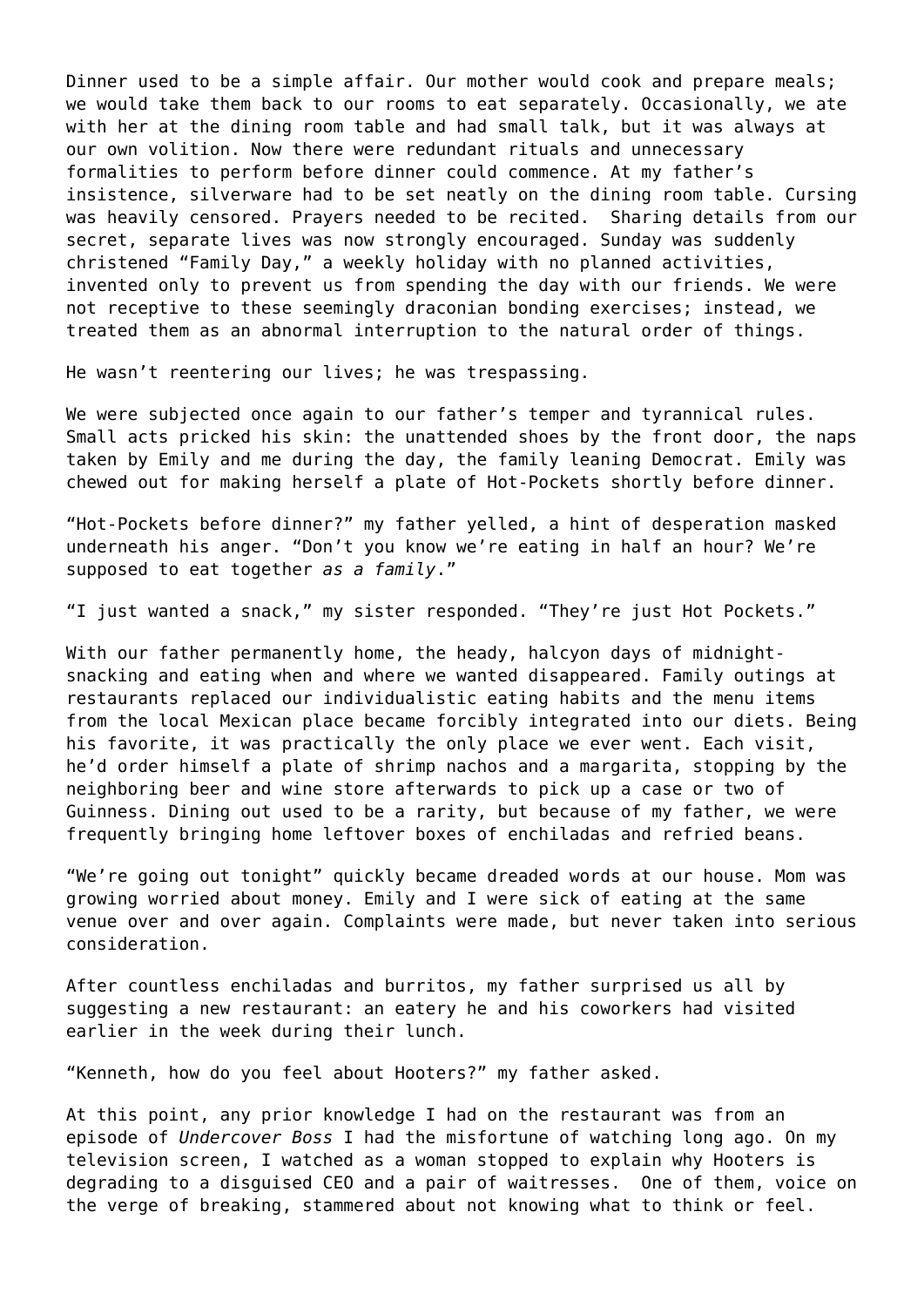Later, at the end of the day, the CEO asked the two if the woman's comments would ever lead to them quitting. The same waitress, having regained her composure, quickly replied matter-of-factly, "Not at all. At the end of the day, their husbands are still going to come in."

I knew Hooters was a miserable place where my mother and sister would hate the rowdy atmosphere and loud music. Whenever my mom took Emily and me somewhere to eat, it would be someplace quiet. An immigrant from South Korea, Mom was deeply insecure of her broken English and preferred to stay home. Dining out, going to school events, and even picking up groceries could spiral out of control for her. She'd be tense about the cashier not being able to understand her, preferring the automatic checkout lines. In drivethru lines, she'd be enraged and depressed afterwards at having to repeat herself several times. The outside was still an unfamiliar, hostile place to her.

"When I go out, they treat me like I'm dumb and it hurts, it hurts, it hurts," she said, seated at the kitchen table, laptop in front of her, streaming the latest episode of a Korean drama she was binging. "Because it nervous me, I try to stay inside."

My mother chose to withdraw from the world whenever she could, but my sister was only a middle schooler and had to spend the majority of her days attending school, where she was vulnerable to ridicule and bullying. Being Asian was a mark of shame, an easy opportunity for her classmates to insult her. She would cry and show Instagram photos of models to my mother and ask, "Mom, is she prettier than me? Don't lie. Please, don't lie to me."

Hooters was a goddamn, awful idea.

But I knew my father was a lonely man. He told us once his English accent marked him as an outsider to his coworkers and friends as well. I think that's why he started listening to twangy country music in his truck, instead of U2, a band he's been following for over two decades. Something to talk about at work. Country music helped him blend in at work, but he was still a stranger to us. He had been gone for four years, unable to fully grasp the day-to-day worries his family faced. I feigned ignorance and told him that I didn't know anything about Hooters, confident that someone else would talk him down.

"You would like the wings a lot," he said, face brightening with hope.

Unwilling to hurt his feelings, I lied. "I, uhh, yeah, sure, whatever, I don't care."

I was absolutely convinced my mother, forever direct and to the point, and occasionally, just plain mean, would put a halt to his plans. During my tenth Christmas, after unwrapping the present Dad purchased for her, she looked at the sterling silver necklace and without pause, told him she didn't like it. No modifiers or half-ass excuses to cushioned the blow. Even on Christmas. She doesn't maim. No, she strikes to kill. If anyone was going to inform Dad that Hooters was off-the-table, it'd be her, which is why I was initially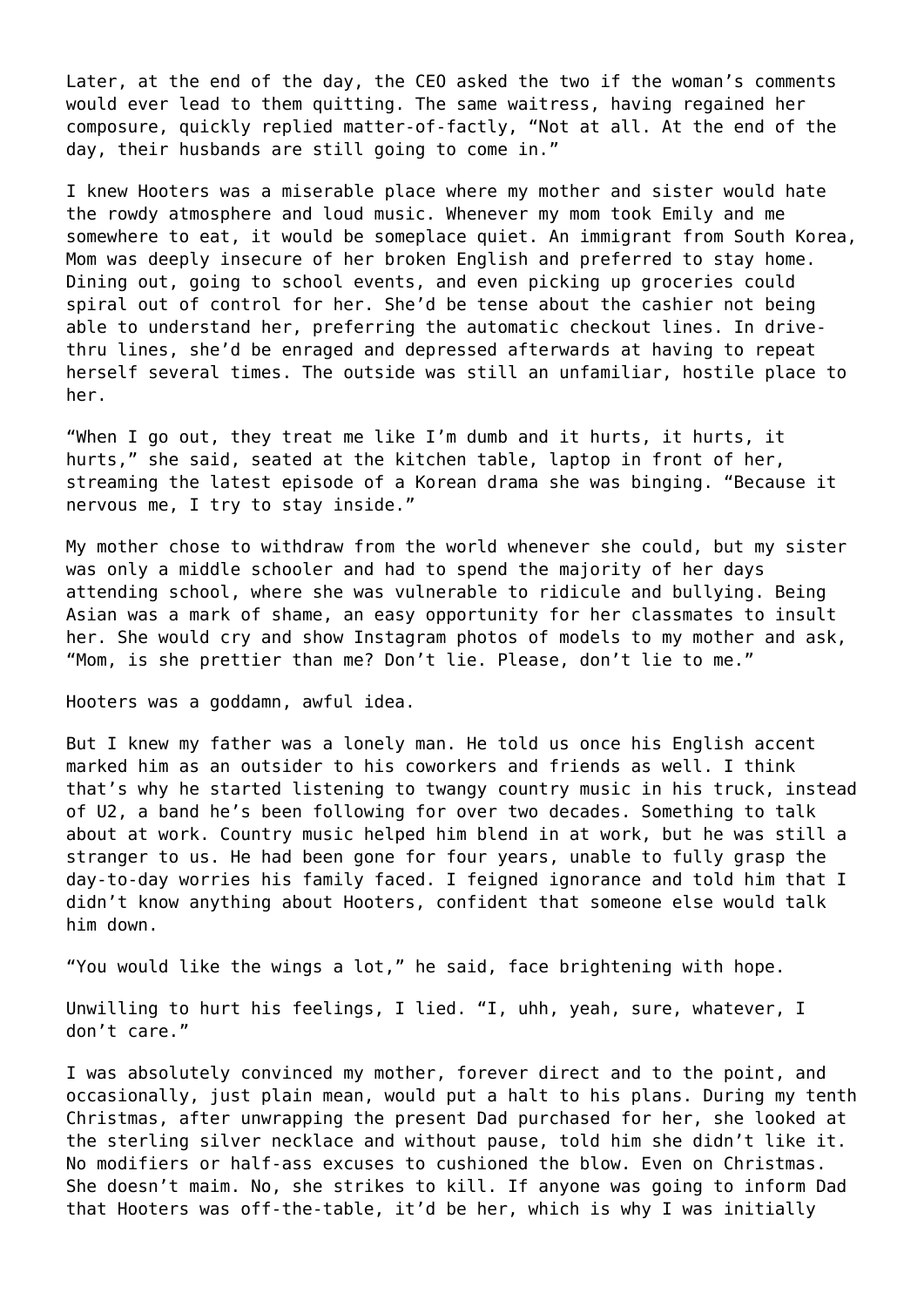shocked when, instead of outright shutting down the idea, she diplomatically suggested an Irish pub we could try out instead. I guess she saw how lonely he was, too.

Unwilling to compromise, my father continued campaigning Hooters' famous wings to us, convincing only himself that the food was to die for. Apparently Hooters was a culinary treasure trove and we were all being stubborn on the matter. When he realized we were not fully won over, he pulled out a nickel from his pocket, suggesting we settle it with a simple coin toss.

"I'm not flipping a coin," my mother said, hiding her frustration behind a forced smile while demonstrating superhuman restraint and unwarranted patience.

He nodded his head a few times before speaking, and for a brief moment, it appeared as if he was finally able to register our collective disinterest.

## "Sooooooooooo… Hooters?"

Our waitress was a young woman with tanned skin and dark brown hair. I felt sorry for her. Apart from having to wear those hideous traffic-cone colored shorts, she was stuck serving us. My father's eyes were ogling her entire body, especially her large breasts. My sister stayed silent, speaking only to mumble her order. If my mother was mortified by being stuck in a sleazy, dirty den with the rest of us, she hid it well. Instead, every time our waitress came to our table, Mom produced a warm smile. The only clue to her possible discomfort was her excessive politeness, as a request to fill a glass of water would contain up to four to six uses of the word "please" and twice as many "thank you's." My mother had never been this polite.

It was scary.

Following my dad's lead, I ordered wings. People always mention the wings at Hooters, either praising or condemning them, but I'm still unable to pass judgement on the divisive menu item. My growing shame had washed out all the flavor. They tasted like pieces of driftwood marinated in embarrassment. My mother and sister both ordered salads, and between bites, my sister complained to Mom in Korean, a language my dad was unable to follow.

Arms crossed, slumped against the chair, my sister said, "He's only here for the boobs."

Lost in the bliss of what he considered a good meal, and uninterested in their secret banter, my father continued picking apart his wings like a vulture over a fresh carcass. What my mother said, beyond a few phrases, was mostly lost on me as well, but I could tell from her inflection she was trying to calm my sister down, possibly by making an excuse for my father's behavior. After all, the man had been away from his family in Afghanistan for several years. His homecoming had been met with apathy rather than enthusiasm. He experienced something resembling fun when visiting here with his coworkers and only wished to share the experience. The only flaw in his misguided plan was that the restaurant's appeal did not carry over, as we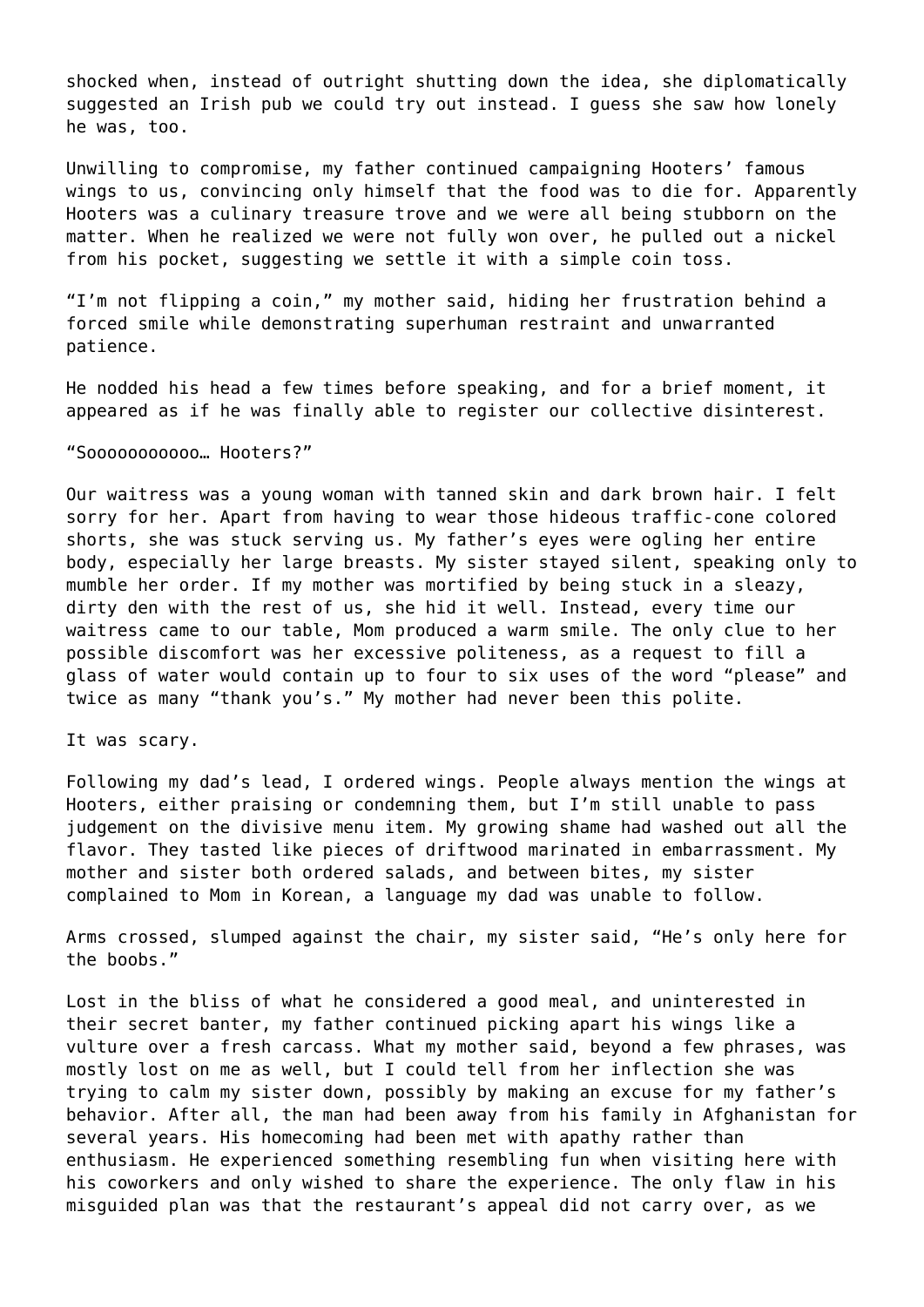were not a rowdy gang of horny, middle-aged men or adolescent boys who'd just endured puberty.

But my father wasn't dining with his coworkers. Instead, seated in wooden chairs with orange vinyl cushions, half-empty plates in front of them, were a daughter who was still sad and bitter about her dad missing five birthdays in a row since she was a third-grader; a woman who only stayed in America, a country absent of all her friends and family, because she felt an obligation to raise her son in what she was told was the best country ever; and a high school senior who was months away from graduating and ready to leave everyone and everything behind.

When the check came, my mother and sister declined to-go boxes. My father, still oblivious to the fact he had alienated his family, asked us if we enjoyed it. My sister ignored him and in an effort to spare his feelings, I lied and said it was okay.

"I'm sure you had fun with your friends earlier, but I rather we don't make any more plans to return," my mom said, delivering a gentle killing blow to his enthusiasm. "Too expensive."

He seemed rather disappointed that he'd failed to win us over with our latest family outing and, eventually, in the following weeks, he became further disillusioned, leaving us alone for the most part. After work, he'd retreat to the upstairs study, where he'd listen to various U2 tracks. The door would be half-closed, but from the bottom of the stairs, you could faintly hear Bono singing songs from *The Joshua Tree*. The rest of us stayed downstairs, climbing up only to let him know we were heading to bed.

When Christmas finally came around, he was the only one interested in purchasing a tree to decorate. He drove out one early Saturday morning and bought a real one from the lot down the outer edge of our neighborhood, placing it in the corner of our living room and filling our house with the smell of fresh pine and sticky sap. While we were all in our respective rooms, my father silently hung a string of Christmas lights around our tree. Shiny bulbs of assorted colors. Forgotten crafts made in elementary school. Old childhood photos. He pulled all of them out and meticulously arranged them onto this tree that no one else wanted. I think he was hoping one of us would eventually come out to help, but none of us ever did.

The first night back, after the fight with mom, my father and I exchanged glances in the living room. We didn't talk about why he was sleeping on the couch. We didn't talk about the yelling and fighting. We didn't talk about the past or the future, everything he missed, everything he might still be able to be a part of. My father was finally back home, but still stuck miles away from the rest of us.

Featured Image Credit: *Hooters* by Mike Mozart via **Flickr** [\(CC BY 2.0\)](https://creativecommons.org/licenses/by/2.0/)